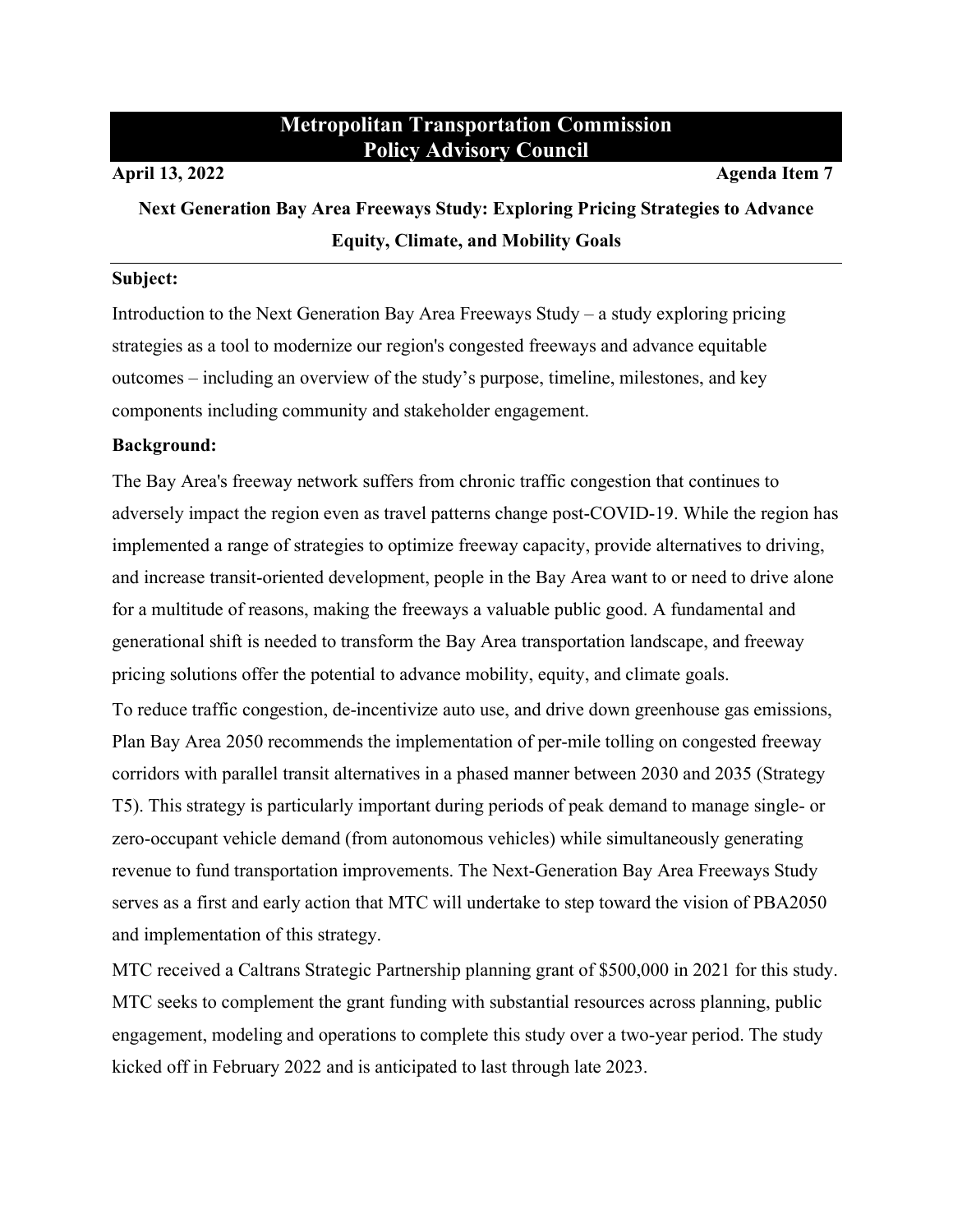# **Policy Advisory Council Agenda Item 7 April 13, 2022 Page 2 of 4**

# **The Potential of Pricing:**

Pricing based on use, and even demand-responsive pricing, has been a long-standing strategy across public assets. Gas, water, and electricity are metered, and people pay for what they use. Further, pricing based on time-of-use is common across electricity providers. Even within the transportation world, peak-period pricing is used for train tickets in many cities and parking fees are used to manage limited curb space with higher rates at peak hours. When people pay the true cost for something, they use it more efficiently; likewise, pricing roadways seeks to encourage people to choose to drive at a different time, choose an alternate destination, choose an alternate mode, or avoid unnecessary trips.

The concept of paying to use roadways is not new, even in the United States. Many states built toll facilities prior to the Interstate Highway System while others have built toll facilities on state highways to improve outdated infrastructure. Various regions are considering pricing existing freeways, including a corridor in the North Bay that was a former toll facility, State Route 37 (as proposed in SB 1050 (Dodd), Los Angeles and Portland who are well ahead in their studies and have implementation goals of 2025 or earlier. The recently-passed federal Infrastructure Investment and Jobs Act represents a policy shift at the federal level by authorizing tolling on Interstate highways in ten urban regions. Building on our experience with Express Lanes and the recently adopted Express Lanes Strategic Plan, pricing strategies can help us imagine the next generation of the Bay Area freeway network – one that provides reliable transportation access; one that is prepared for the ongoing generational shift in the transportation landscape; and one that supports communities that have been disproportionately impacted by freeways.

## **Pathways to a Next-Generation Freeway Network:**

While pricing strategies may offer potential to transform our freeways, implementation without a clear focus on social and racial equity will deepen existing inequities in our transportation system and in society at large. The primary objective of the study is to collaboratively explore equitable pathways toward a priced, modern, and multimodal next-generation freeway network. A "pathway" refers to a combination of an all-lane pricing strategy (which is defined by the extent, the type of pricing such as fixed, variable, or dynamic, pricing levels and interaction with other pricing schemes such as express lanes) and various complementary strategies necessary to make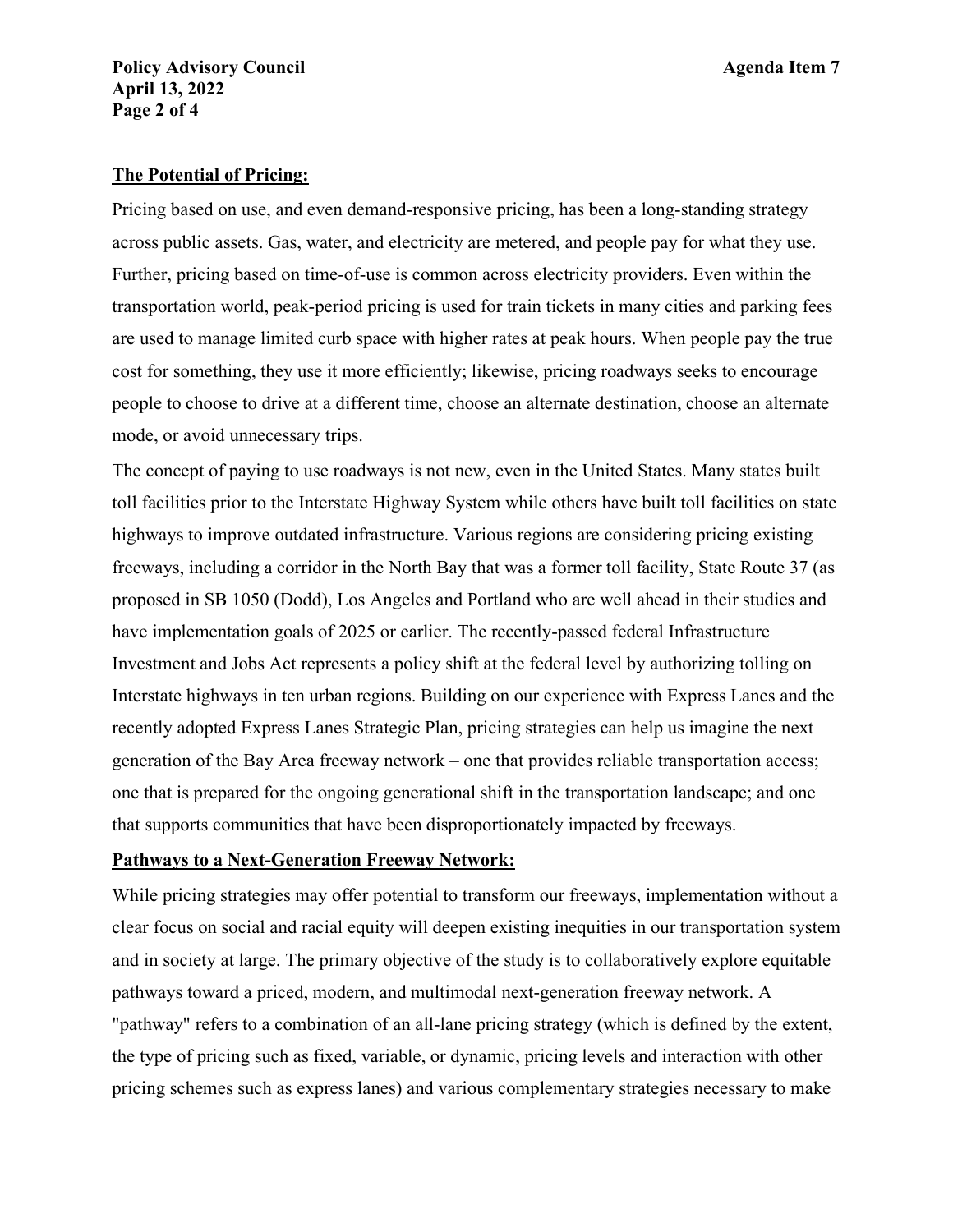pathways equitable and politically acceptable. These could include exemptions and discounts, transit improvements that must be in place prior to tolling, and active/shared mode programs funded by tolling revenues and alignment of existing/planned resources. Pathways will be evaluated over two rounds of analysis, each preceded by a round of community engagement. Ultimately, the study will seek to recommend one to two pathways and identify a corridor that promises potential for a pilot implementation, while charting out further studies, analyses, and legislative actions that would be necessary.

### **Leading with Equity:**

Pricing roads can lead to inequitable outcomes for various population subgroups such as lowand middle-income drivers, rural residents, super-commuters, essential workers that cannot work from home, persons with disabilities that rely on a vehicle, and working parents that must drive at constrained hours of the day. However, the current freeway network that is "free" to use may not be equitable either: the same population subgroups who must use the freeway cannot do so reliably; those without vehicle access do not have high-quality transit options; and communities divided by freeways suffer from historic infrastructure disinvestment, safety and health issues. The study recognizes that equity is multi-dimensional and will strive for equity in both process and outcomes. Toward an equitable process, the study will kick off with an equity assessment to understand existing inequities and inform the engagement process. Deep engagement with diverse stakeholder groups and communities will be central to the study. Toward equitable outcomes, the study will focus not only on minimizing adverse impacts of pricing on population subgroups, but also utilizing freeway pricing to address historical and structural inequities.

#### **Three Major Study Components:**

Several questions need to be tackled on the road to implementation of Strategy T5 in Plan Bay Area 2050. Recognizing that this study is a first step toward formulating and answering all those questions, the three study components listed below will enable us to make meaningful progress:

a) *Community and Stakeholder Engagement:* Beyond two rounds of meaningful and focused engagement with communities through small group discussions, pop-up shops and surveys, staff will engage with various relevant government and non-governmental organizations. Staff has formed an Advisory Group that brings together a diverse set of representatives from